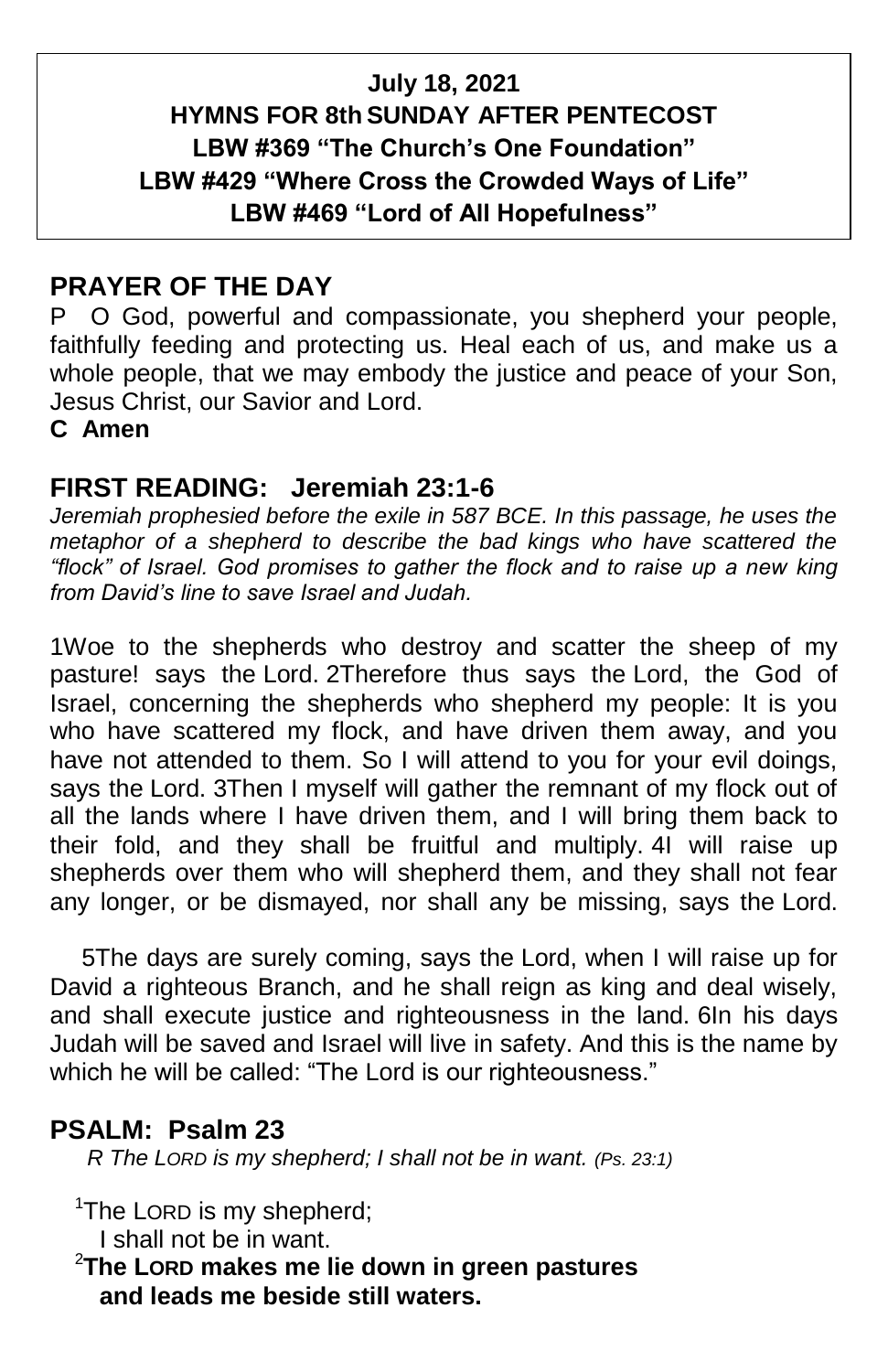<sup>3</sup>You restore my soul, O LORD,

and guide me along right pathways for your name's sake.

- <sup>4</sup>**Though I walk through the valley of the shadow of death, I shall fear no evil;**
	- **for you are with me; your rod and your staff, they comfort me.** *R*
- $5$ You prepare a table before me in the presence of my enemies; you anoint my head with oil, and my cup is running over.

#### <sup>6</sup>**Surely goodness and mercy shall follow me all the days of my life, and I will dwell in the house of the LORD forever.** *R*

## **SECOND READING: Ephesians 2:11-22**

*The author of this letter reminds his audience that originally they were not part of God's chosen people. Through Jesus' death, however, they are included in God's household of faith, whose cornerstone is Jesus Christ.*

 $11$ Remember that at one time you Gentiles by birth, called "the uncircumcision" by those who are called "the circumcision"—a physical circumcision made in the flesh by human hands—<sup>12</sup>remember that you were at that time without Christ, being aliens from the commonwealth of Israel, and strangers to the covenants of promise, having no hope and without God in the world. <sup>13</sup>But now in Christ Jesus you who once were far off have been brought near by the blood of Christ.  $14$  For he is our peace; in his flesh he has made both groups into one and has broken down the dividing wall, that is, the hostility between us. <sup>15</sup>He has abolished the law with its commandments and ordinances, that he might create in himself one new humanity in place of the two, thus making peace, <sup>16</sup>and might reconcile both groups to God in one body through the cross, thus putting to death that hostility through it. <sup>17</sup>So he came and proclaimed peace to you who were far off and peace to those who were near; <sup>18</sup>for through him both of us have access in one Spirit to the Father. <sup>19</sup>So then you are no longer strangers and aliens, but you are citizens with the saints and also members of the household of God, <sup>20</sup>built upon the foundation of the apostles and prophets, with Christ Jesus himself as the cornerstone. <sup>21</sup>In him the whole structure is joined together and grows into a holy temple in the Lord;  $22$ in whom you also are built together spiritually into a dwelling place for God.

### **GOSPEL: Mark 6:30-34, 53-56**

*When Jesus sends his disciples out to teach and heal, they minister among*  large numbers of people. Their work is motivated by Christ's desire to be *among those in need.*

 $30$ The apostles gathered around Jesus, and told him all that they had done and taught. <sup>31</sup>He said to them, "Come away to a deserted place all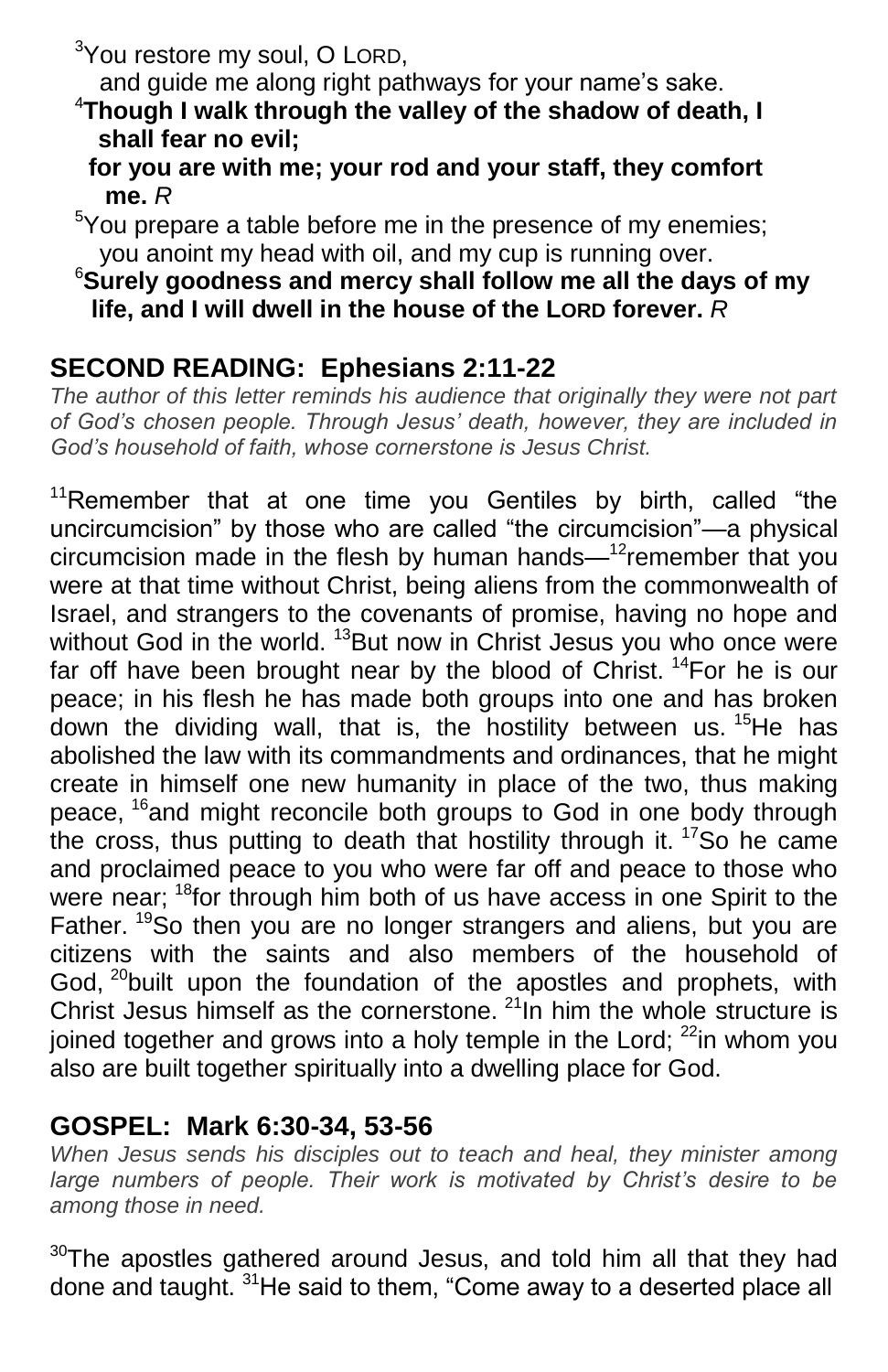by yourselves and rest a while." For many were coming and going, and they had no leisure even to eat.  $32$  And they went away in the boat to a deserted place by themselves. <sup>33</sup>Now many saw them going and recognized them, and they hurried there on foot from all the towns and arrived ahead of them.  $34\text{\AA}$ s he went ashore, he saw a great crowd; and he had compassion for them, because they were like sheep without a shepherd; and he began to teach them many things.

<sup>53</sup>When they had crossed over, they came to land at Gennesaret and moored the boat. <sup>54</sup>When they got out of the boat, people at once recognized him, <sup>55</sup>and rushed about that whole region and began to bring the sick on mats to wherever they heard he was. <sup>56</sup>And wherever he went, into villages or cities or farms, they laid the sick in the marketplaces, and begged him that they might touch even the fringe of his cloak; and all who touched it were healed.

# **PRAYERS OF INTERCESSION**

P Rooted in Christ and sustained by the Spirit, we offer our prayers for the church, the world, and all of creation.

#### *A brief silence.*

A Tend your church, O God. Encourage bishops, pastors, and deacons in their proclamation of the gospel. Raise up new leaders and encourage those pursuing a call to ministry. Embolden all the baptized to embody your love and justice. Hear us, O God.

### **C Your mercy is great.**

A Restore your creation, O God. Sustain croplands and pastures and safeguard all farm animals and livestock. Preserve lakes, rivers, and streams that offer refreshment. Revive lands recovering from natural disasters and protect coastlands threatened by rising oceans. Hear us, O God.

#### **C Your mercy is great.**

A Reconcile the nations, O God. Break down the dividing walls that make us strangers to one another and unite us as one human family. Equip leaders to deal wisely with conflict and guide diplomats who seek peaceful solutions. Hear us, O God.

#### **C Your mercy is great.**